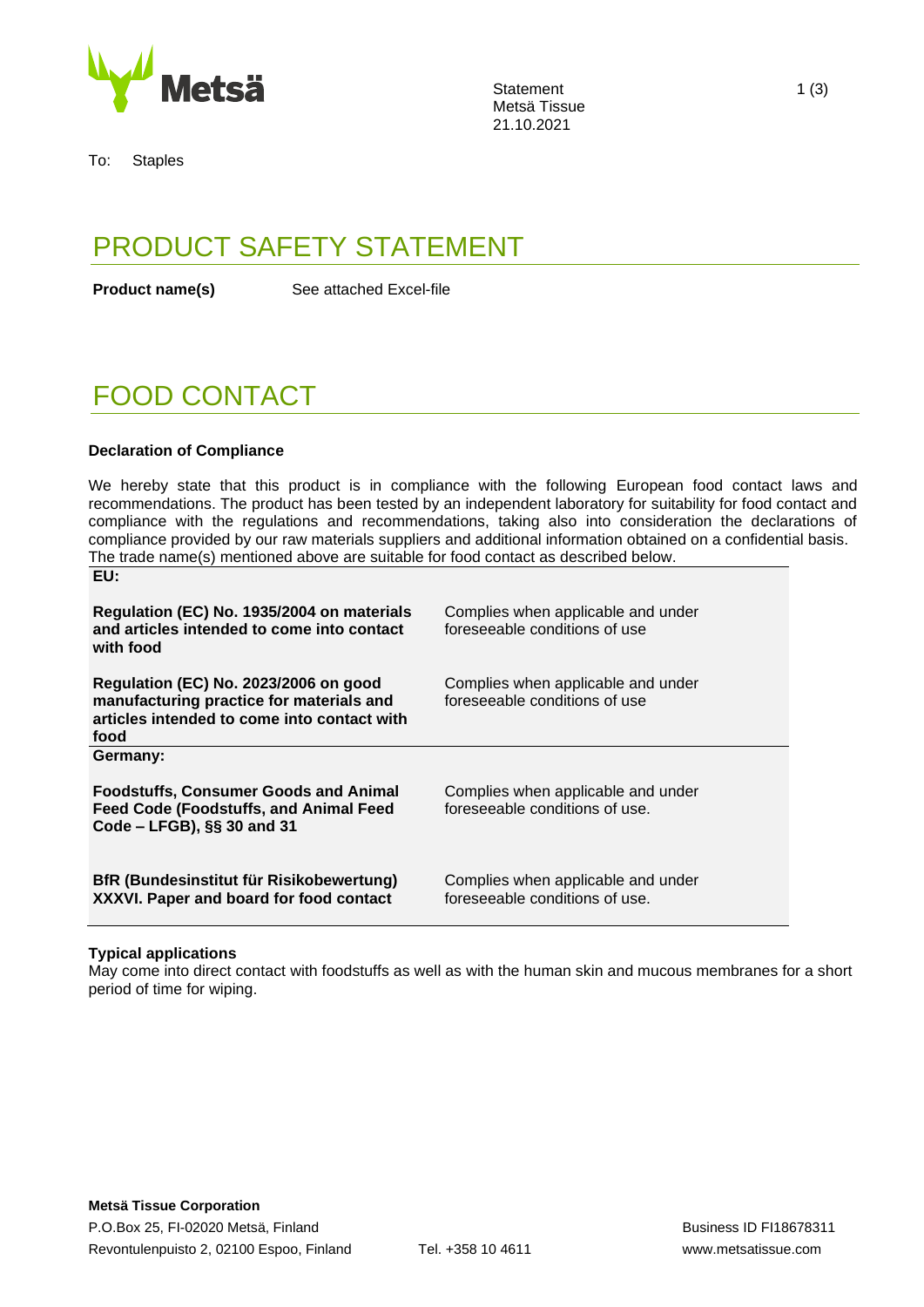

To: Staples

Statement 2 (3) Metsä Tissue 21.10.2021

## CIRCULAR ECONOMY

Tissue paper products are, in principal, suitable for different recycling processes including: material recycling (waste paper collection), thermal utilization (generating energy in incineration plants) or composting. According to standard EN 13432, paper pulp is accepted as being biodegradable without testing (point 4.3.2 of the standard). Typically more than 99% of the dry weight of tissue paper is paper pulp. Compostability must be tested from finished products, but results obtained with selected products showed fast (less than 4 weeks) disintegration according to EN 13432.

The choice of disposal route must take into account the nature of any impurity on the paper as well as the technical feasibility of the waste. For example:

- Used handkerchiefs containing viruses and bacteria should not be recycled but should be disposed of via domestic waste incineration.
- Paper towels, which have only been used for drying hands, can usually be recycled.
- Cleaning cloths with oils or fats must be disposed of as hazardous waste (energy recovery in an approved system).
- For tissue products in medical practices, hospitals and other similar organisations, waste disposal should take into account the nature of any possible medical contamination.

# REACH

We hereby warrant that the requirements of REACH Regulation (EC) No. 1907/2006 concerning the Registration, Evaluation, Authorisation and Restriction of Chemicals are fulfilled and only chemicals complying with the provisions laid down in the regulation are used in the manufacture of Metsä Tissue and Metsä Greaseproof Papers paper products. Metsä Tissue and Metsä Greaseproof Papers are downstream users of chemicals.

Metsä Tissue and Metsä Greaseproof Papers paper products comply with the relevant restrictions set forth in Annex XVII of REACH Regulation on restrictions on the manufacture, placing on the market and use of certain dangerous substances, mixtures and articles. Furthermore, substances subject to authorisation listed in Annex XIV are not used.

According to REACH Regulation chemical and article suppliers are required to inform downstream users regarding the presence of substances listed on the Candidate List of Substances of Very High Concern (SVHC) for Authorisation above the reporting limit. Based on information received from upstream suppliers Metsä Tissue and Metsä Greaseproof Papers paper products do not contain Substances of Very High Concern above the reporting limit of 0,1%.

# **DISCLAIMER**

The information provided in this statement applies only for the tissue products, greaseproof products and traded goods as delivered by Metsä Tissue and Metsä Greaseproof papers and may not substitute necessary end use testing. Metsä Tissue and Metsä Greaseproof papers shall not be liable for any damage or injury resulting from misuse or uninstructed use of its products. This statement shall not be regarded as a warranty of fitness for particular purpose or end use. The end users shall have responsibility for verifying the suitability of the product for a particular application or end use.

The information given in this statement has been verified by Metsä Tissue and/or Metsä greaseproof Papers at the date of its publication and we shall not be liable for any future changes in information, contents, processes, regulatory or legal requirements included in this statement. This statement is valid maximum one year unless a more recently dated version is available.

The recipient of this statement acknowledges that the copyrights, patents, trade secrets, rights of ownership and/or use in respect of the information given in this statement belong to Metsä Tissue and Metsä Greaseproof Papers. Any copying, distribution, sending, transmission